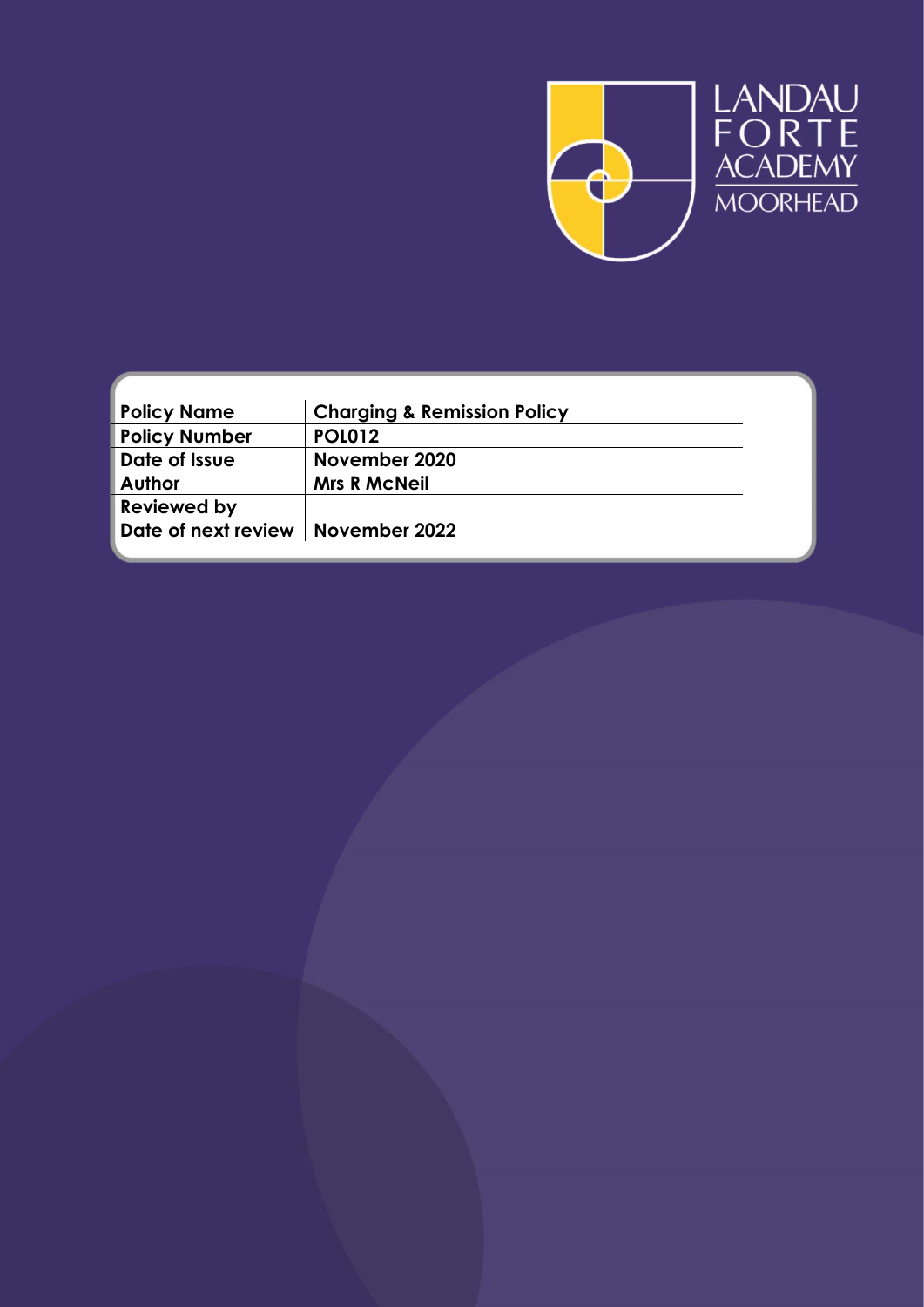# **1. Scope of the policy**

This policy applies to Landau Forte Academy Moorhead.

## **2. Purpose of the policy**

A wide range of additional activities make a valuable contribution towards students all around educational experience and their personal and social development. The Academy is committed to the principle that every member of the Academy community is entitled to participate fully in the range of activities offered both within and beyond the curriculum.

## **3. Policy Detail**

## **Charging**

We reserve the right to make a charge in the following circumstances:

- School trips and residentials held in school time: the board and lodging element of any residential or outdoor education programme.
- Activities held outside school time: the full cost for each student of journeys, trips and residential fees in the UK and abroad which take place at weekends and during holidays, where these are deemed to be optional extras.
- Materials: the cost of ingredients or raw materials used by students to make food or technology products where the product will be the property of the student.
- Acts of vandalism or negligence: part or all of the cost of repairs or replacement for loss or damage to buildings or equipment where this is the result of vandalism or negligence by one or more students.

Any charge made for trips or activities will include insurance costs.

### **2 Remission**

 Where those having financial responsibility for a student receive qualifying benefit, we will remit part cost of board and lodging for any residential activity which the student is required to attend and which takes place within Academy time or is required for their studies at the Academy.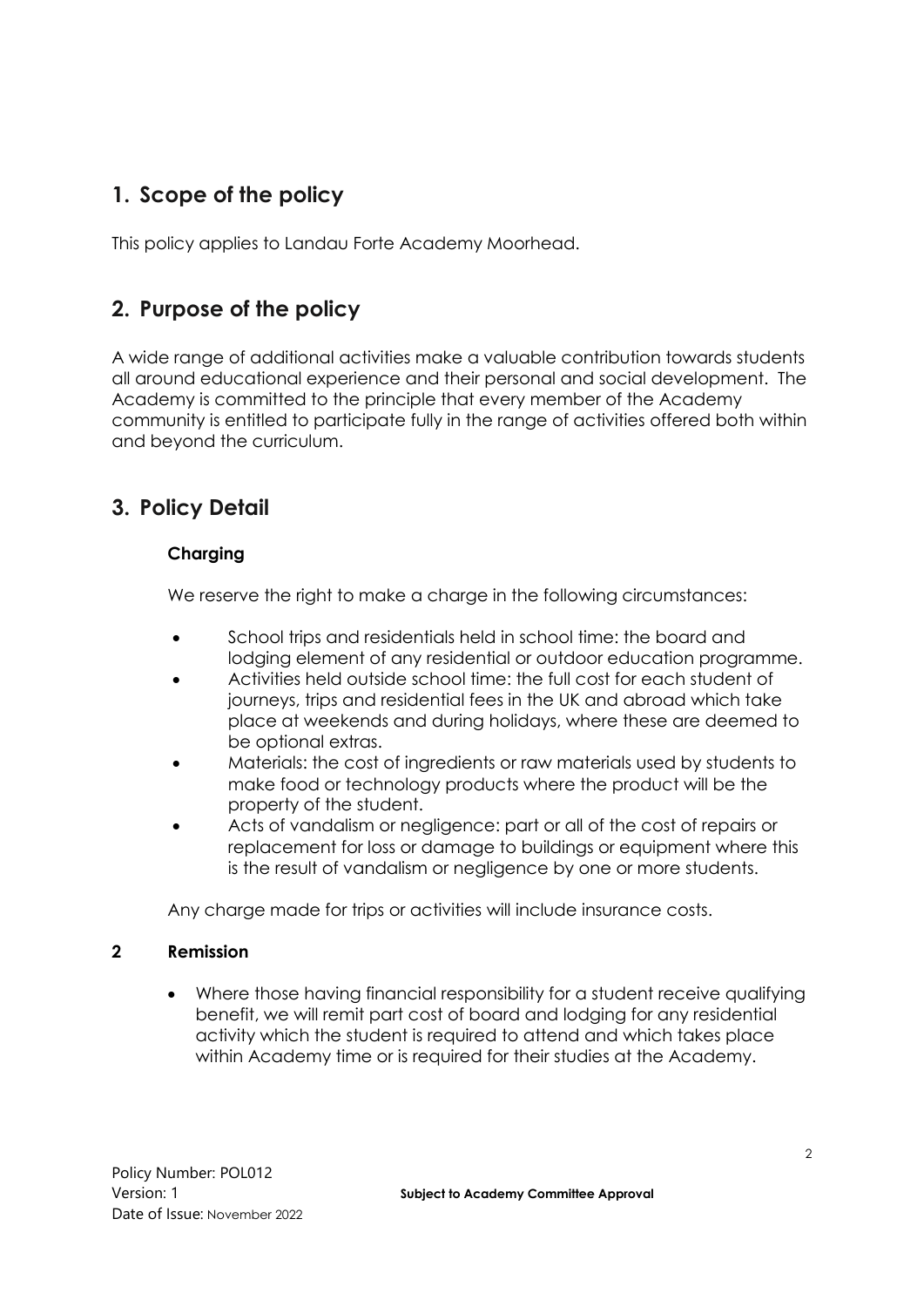On a case by case basis, we may remit charges in full or in part in response to a parental request on grounds of financial hardship where the request has the support of the Principal.

### **3. Voluntary Contributions**

We may also organise activities during Academy time that are voluntary and collective and can only take place provided sufficient voluntary contributions are received by a particular date. In this case, there will be no discrimination against those who have not made a voluntary contribution.

#### **4 Monitoring, Evaluation and Review**

The policy will be promoted and published throughout the Academy.

The Governing Body will review it within two years and assess its implementation and effectiveness.